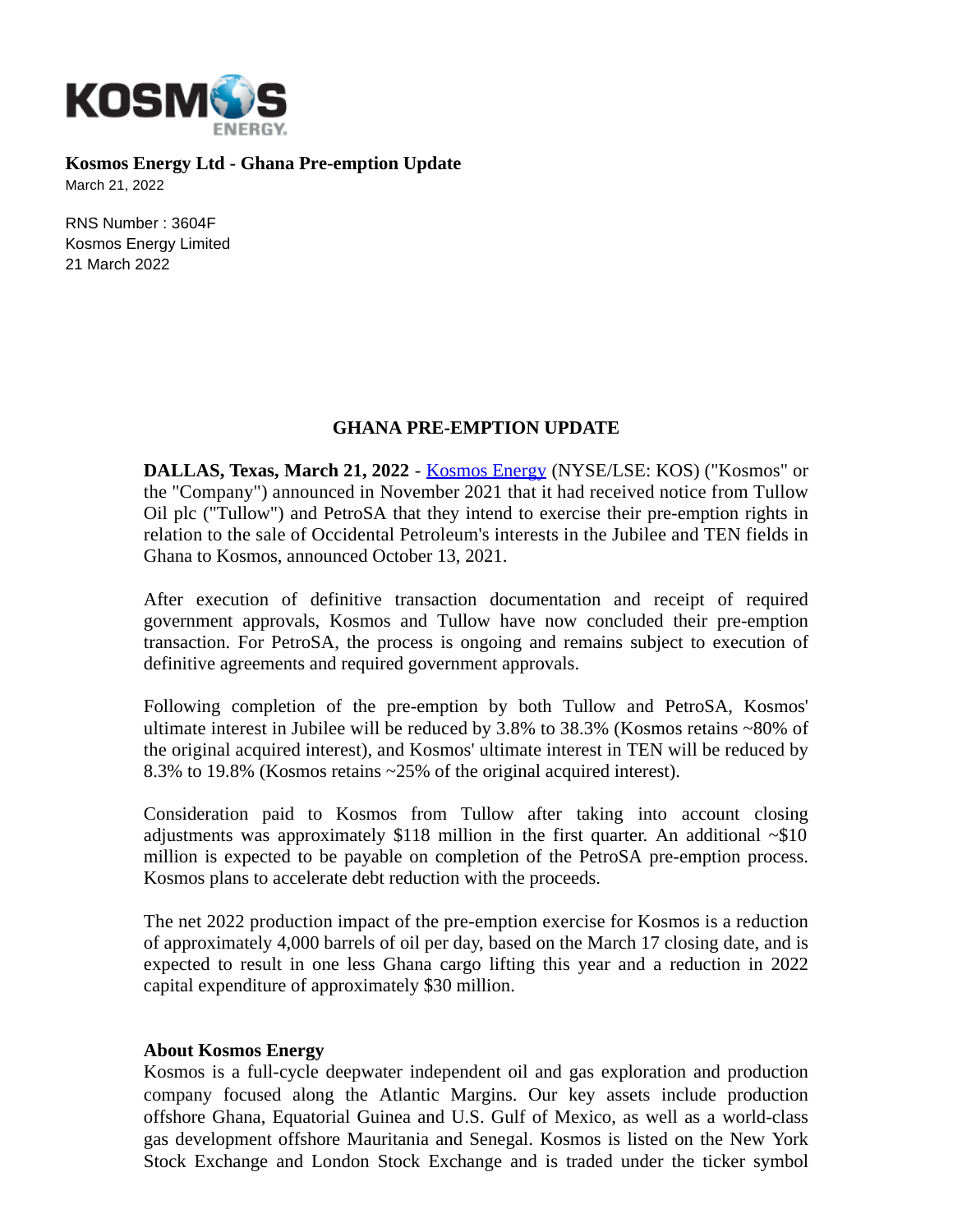KOS. As an ethical and transparent company, Kosmos is committed to doing things the right way. The Company's Business Principles articulate our commitment to transparency, ethics, human rights, safety and the environment. Read more about this commitment in our Corporate Responsibility Report. For additional information, visit [www.kosmosenergy.com.](https://cts.businesswire.com/ct/CT?id=smartlink&url=http%3A%2F%2Fwww.kosmosenergy.com&esheet=52122168&newsitemid=20191103005040&lan=en-US&anchor=www.kosmosenergy.com&index=2&md5=2a5f6a50bbb6fbc7e7ea23825f104710)

## *Forward-Looking Statements*

*This press release contains forward-looking statements within the meaning of Section 27A of the Securities Act of 1933 and Section 21E of the Securities Exchange Act of 1934. All statements, other than statements of historical facts, included in this press release that address activities, events or developments that Kosmos expects, believes or anticipates will or may occur in the future are forward-looking statements. Kosmos' estimates and forward-looking statements are mainly based on its current expectations and estimates of future events and trends, which affect or may affect its businesses and operations. Although Kosmos believes that these estimates and forward-looking statements are based upon reasonable assumptions, they are subject to several risks and uncertainties and are made in light of information currently available to Kosmos. When used in this press release, the words "anticipate," "believe," "intend," "expect," "plan," "will" or other similar words are intended to identify forward-looking statements. Such statements are subject to a number of assumptions, risks and uncertainties, many of which are beyond the control of Kosmos, which may cause actual results to differ materially from those implied or expressed by the forward-looking statements. Further information on such assumptions, risks and uncertainties is available in Kosmos' Securities and Exchange Commission ("SEC") filings. Kosmos undertakes no obligation and does not intend to update or correct these forward-looking statements to reflect events or circumstances occurring after the date of this press release, except as required by applicable law. You are cautioned not to place undue reliance on these forward-looking statements, which speak only as of the date of this press release. All forward-looking statements are qualified in their entirety by this cautionary statement.*

*Management does not provide a reconciliation for forward looking non GAAP financial measures where it is unable to provide a meaningful or accurate calculation or estimation of reconciling items and the information is not available without unreasonable effort. This is due to the inherent difficulty of forecasting the occurrence and the financial impact of various items that have not yet occurred, are out of our control or cannot be reasonably predicted. For the same reasons, management is unable to address the probable significance of the unavailable information. Forward looking non GAAP financial measures provided without the most directly comparable GAAP financial measures may vary materially from the corresponding GAAP financial measures.*